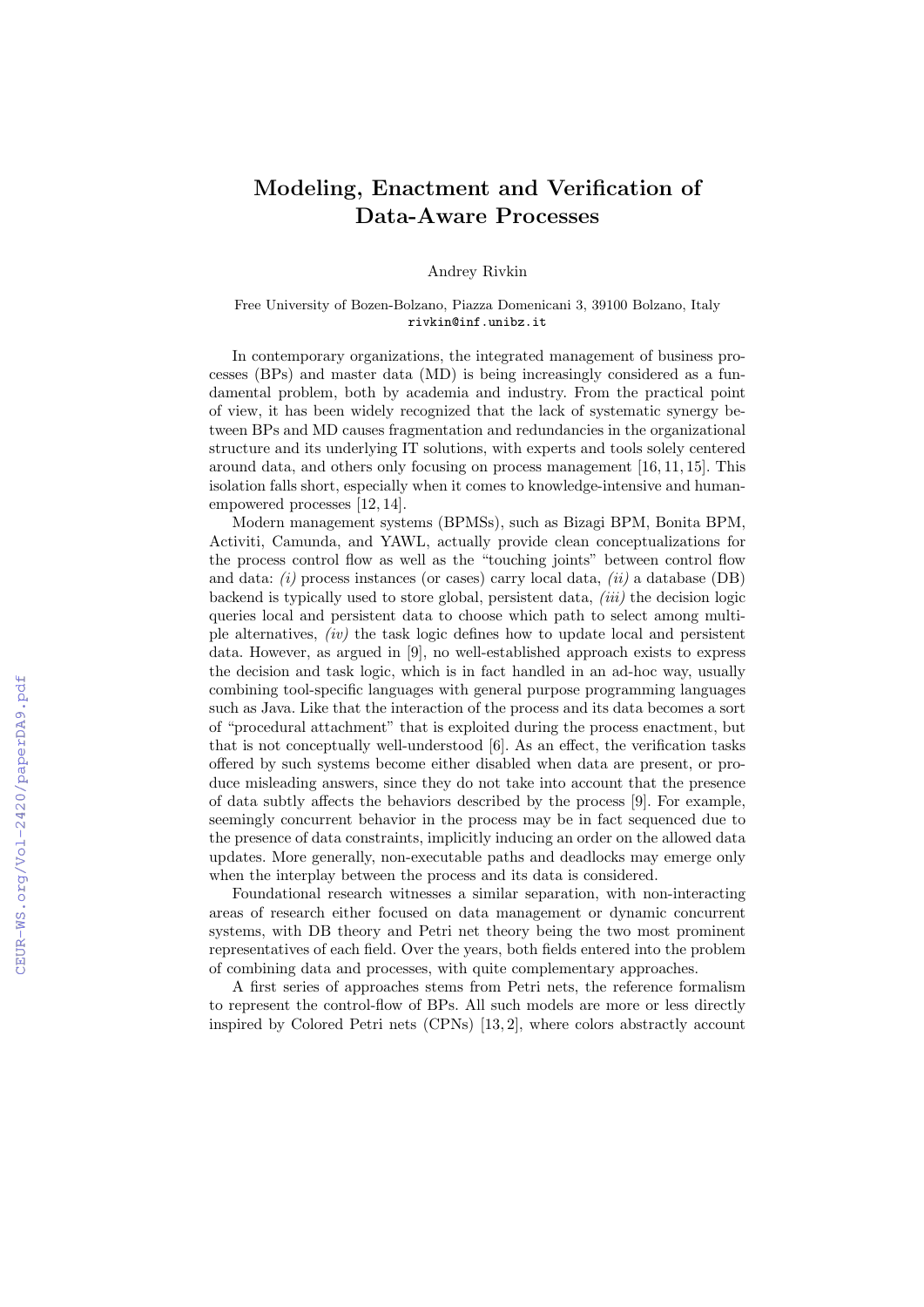for (typed) data values, and where the control threads (i.e., tokens) traversing the net carry colors. Verification in this setting is tackled by severely restricting the contribution of data: colors are required to come from finite domains, thus realizing a form of a-priori propositionalization of the data, or by limiting the way tokens can carry data. The latter has led to the discovery of several CPN fragments that are amenable to formal analysis even in the case of infinite color domains, ranging from nets where tokens carry single data values (as in data- and  $\nu$ -nets), to nets where tokens are associated to more complex data structures such as nested relations, nested terms, or XML documents. However, the common limitation of all such approaches is that data are still subsidiary to the controlflow dimension: data elements are "locally" attached to tokens, while no native support for global, persistent relational data is provided. In this light, CPNs naturally only support cases and case data through the abstraction of colored tokens [18], but does not let itself to adopting CRUD operations over DBs, which are typical for enterprise information systems. For this reason, they are unable to impact contemporary BPMSs, which, as argued above, all support the explicit linkage of BPs and an underlying persistent DB [9].

The second group of foundational approaches to data-aware processes has emerged at the intersection of database theory, formal methods and conceptual modeling, and specularly mirrors the advantages and lacks of CPN-based solutions. Such proposals go under the umbrella term of data-centric approaches [6], and gained momentum during the last decade, in particular due to the development of the business artifact paradigm [7], leading to concrete languages and implementations [8, 14]. The common denominator of all such approaches is that processes are centered around an explicit, persistent data component maintaining information about the domain of interest, and possibly capturing also its semantics in terms of classes, relations, and constraints. Atomic tasks induce CRUD operations over the data component, in turn supporting the evolution of the MD maintained therein. Proposals then differ in terms of the adopted data model (e.g., relational, tree-shaped, graph-structured), and on the nature of information (e.g., whether it is complete or not). The main downside of datacentric process models is that they disregard an explicit representation of how tasks have to be sequenced over time, only implicitly representing the control flow via (event-)condition-action rules [10, 8, 5]. Hence, they are too distant from contemporary BPMSs, which all rely on Petri net-inspired languages to define the process control flow.

Contributions. In this work, we aim at attacking two central challenges present in the contemporary approaches for integrating data and processes: lack of concretisation and lack of cross-fertilization and balance. The first one focuses on the gap between existing foundational frameworks and their incorporation into actual systems for modeling, enactment, and analysis. The second challenge concerns the lack of  $(i)$  interaction between different approaches that are paradigmatically data-aware as well as  $(ii)$  frameworks and methodologies in which integrated models for data and processes can be understood in terms of already well-established formalisms and concepts.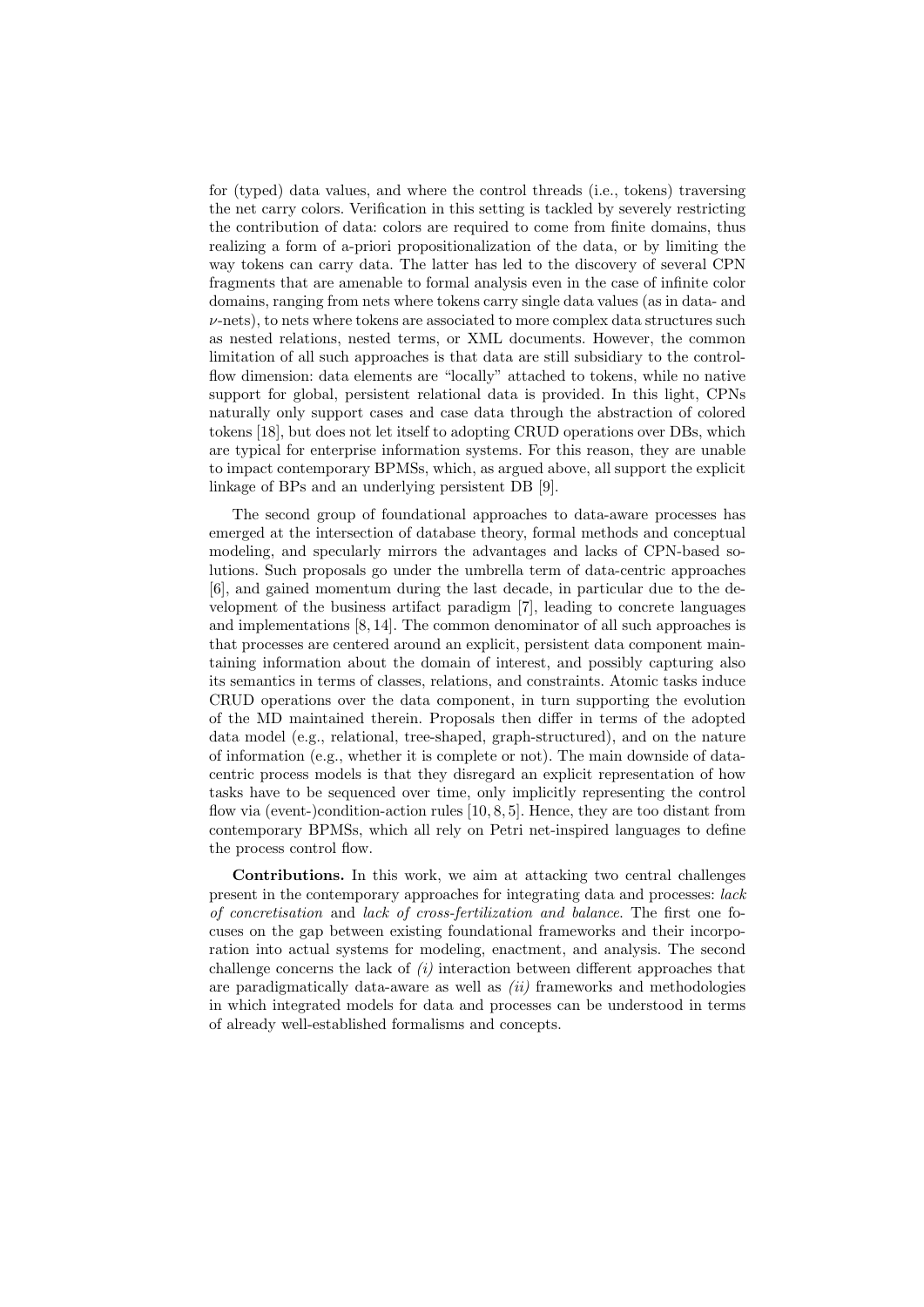We tackle the **first challenge** by focusing on the framework of  $data\text{-}centric$ dynamic systems (DCDSs) [5], coming from the family of data-centric approaches. DCDSs tackle modeling and verification of data-aware processes running over a full-fledged relational DB with integrity constraints, that, however, operates over a single abstract object domain. On top of this relational DB, a process modifies and evolves the data by executing (update) actions, possibly injecting external data retrieved through service calls.

From the modeling point of view, we enrich DCDSs towards end-user oriented functionalities, obtaining the concrete setting of Relational Dynamic Systems (RDSs). Differently from DCDSs, RDSs support concrete datatypes (and their corresponding rigid predicates) as well as so-called data acquisition functions. The latter formally account for different types of external sources of data to be injected into the system, such as interaction with external web services, user forms, generation of fresh values, and numerical computations. We show that the decidability results obtained for DCDSs for model checking properties expressed in first-order extensions of  $\mu$ -calculus carry over to RDSs.

From the conceptual point of view, we propose a general, pristine approach to model data-aware processes (DAPs) operating on top of the standard relational technology. Specifically, we propose a language called **dapSL** that is based on the formal framework of RDSs and that incorporates SQL for conceptual modeling of control-flow conditions and of persistent data updates with external inputs. We then show how **dapSL** can be automatically translated into a concrete procedural SQL dialect, consequently providing in-database process execution support.

From the implementation point of view, we introduce DAPHNE, an engine for RDSs, whose back-end consists of a relational storage with corresponding stored procedures to manage the action-induced updates, and whose JAVA front-end provides APIs and functionalities to inspect the current state of the process and its underlying data, as well as to interact with different concrete systems for acquiring external data. DAPHNE also offers the basis for explicit model checking of RDSs, which is realized by constructing a transition system capturing the execution semantics of the input RDSs that is succinctly represented in the DB using an improved variant of the abstraction technique originally developed for DCDS in  $[4, 5]$ . All in all, DAPHNE provides, at once, the basis for modeling, enactment, and verification of DAPs, all applied on the same input model.

As for the **second challenge**, we create a bridge between foundational frameworks for data and processes, and corresponding models that are closer to actual systems and implementations. Here we try to focus separately on two alternative approaches, namely data-centric and process-centric approaches, and work on the touching joints between them. Then we propose a combined model aiming at a suitable equilibrium between these two modeling styles.

*Petri nets with data.* So far, our focus was on  $DCDSs - a$  framework respecting the data-centric paradigm. While looking for touching joints among numerous frameworks from the process-centric camp, we opted for the formalism of Petri nets with name creation and management  $(\nu$ -PNs) [17].  $\nu$ -PNs have been recently introduced as an expressive model for dynamic (distributed)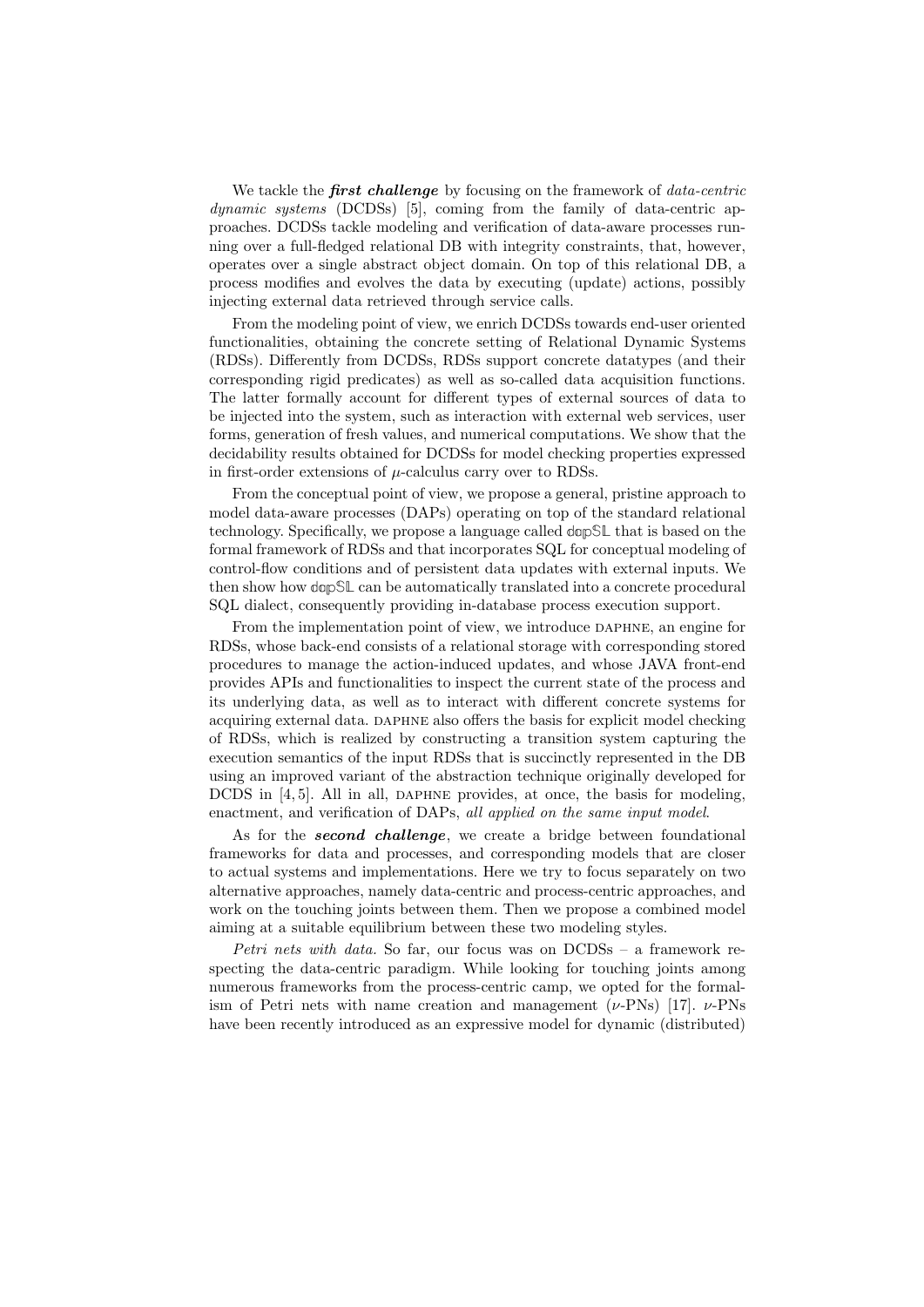systems, whose dynamics are determined not only by how tokens flow in the system, but also by the pure names (or abstract objects) they carry. On the one hand, this extension makes the resulting nets strictly more expressive than P/T nets. On the other hand, fundamental properties like coverability, termination and boundedness are decidable for  $\nu$ -PNs. The last property together with the fresh name generation make  $\nu$ -PNs an interesting formalism that could be compared in different ways against DCDSs. We first study the problem of formal verification of  $\nu$ -PNs against data-aware temporal logics (namely, a first-order variant of  $\mu$ -calculus) and obtain its decidability via a translation from  $\nu$ -PNs to DCDSs. Our approach shows that interesting, novel results can be obtained by cross-fertilizing the research areas of formal methods for concurrent systems and that of foundations of data-aware processes, which have not been extensively related so far. Second, we show how ν-PNs can be used to enrich the well-known paradigm of workflow nets with explicit process instances and global resources, and how a suitably revised notion of soundness [1] can be formalized and checked with our approach. The devised extension can be used for modeling resourceaware workflows with multiple cases, where the number of resources is bounded a-priori. We also argue, that  $\nu$ -PNs can be used to model the life-cycle of one case in isolation by implicitly incorporating the data flow into the model. While such an approach is not novel (e.g., in [3] places represent the data object states and transitions represent the activities performed on it),  $\nu$ -PNs also allow for generating fresh data that can be used to abstractly account for, e.g., user input.

DB-nets. To reconcile data-centric and process-centric approaches, we obtain a novel, well-balanced formalism of DB-nets. In a DB-net: (i) MD are represented using full-fledged relational databases with constraints;  $(ii)$  the process logic is captured using a CPN extended with special places whose content corresponds to a view on top of the underlying database; *(iii)* the task logic conceptually defines how the underlying database is updated. We rigorously describe the abstractions offered by DB-nets, and formalize their execution semantics. Interestingly, the execution semantics of DB-nets is represented in terms of (possibly) infinite labeled transition systems, where each state simultaneously accounts for a net marking and a snapshot of the underlying DB. We then study different notions of boundedness that apply both to the DB and the net, and show that, using an encoding to DCDSs, analogous to the one used in the case of  $\nu$ -PNs, one can prove decidability of reachability. To make the modeling and execution of DB-nets operational, we propose a prototype called RelCPN and that is based on CPN Tools. RelCPN uses CPN Tools to represent the process logic and Java extensions to make the net communicate with the outer world by allowing it to acquire possibly fresh data from external services and manipulate the underlying database using net elements. We also demonstrate how a very expressive class of DB-nets can be encoded into standard CPNs extended with priorities. This result is of particular interest since 1) it for the first time shows how full-fledged DBs with corresponding data manipulation operations can be encoded using Petri nets, and 2) the encoding formally justifies the CPN-based representation of DB-nets employed by RelCPN. At last, this encoding allows for the direct